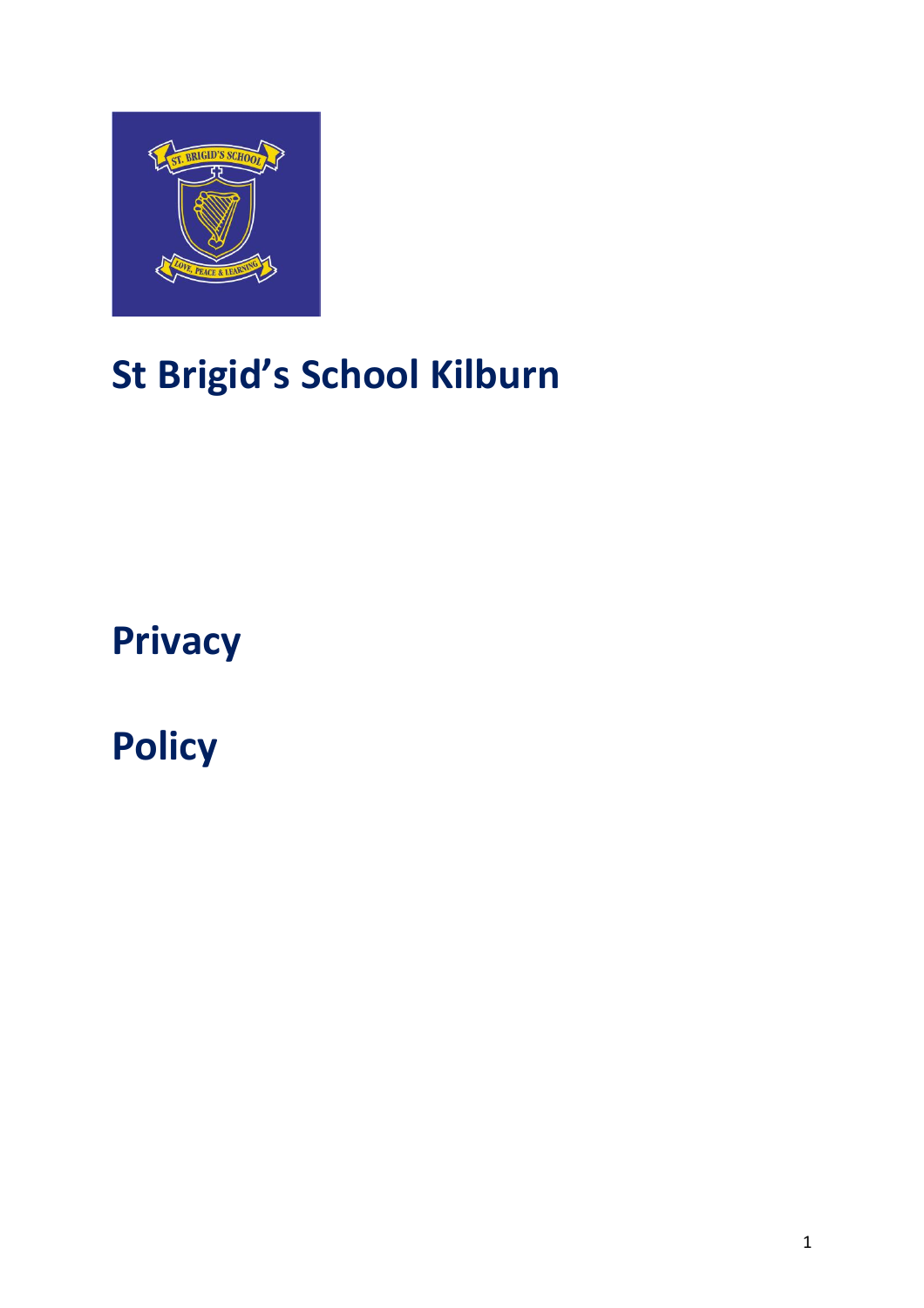# **Contents**

- 1. Purpose
- 2. Scope of Policy
- 3. Policy
- 4. Definitions
- 5. Responsibility for Implementation, Monitoring and Continual Improvement
- 6. Supporting Procedures or Policy Support Documents
- 7. Resources
- 8. Revision Record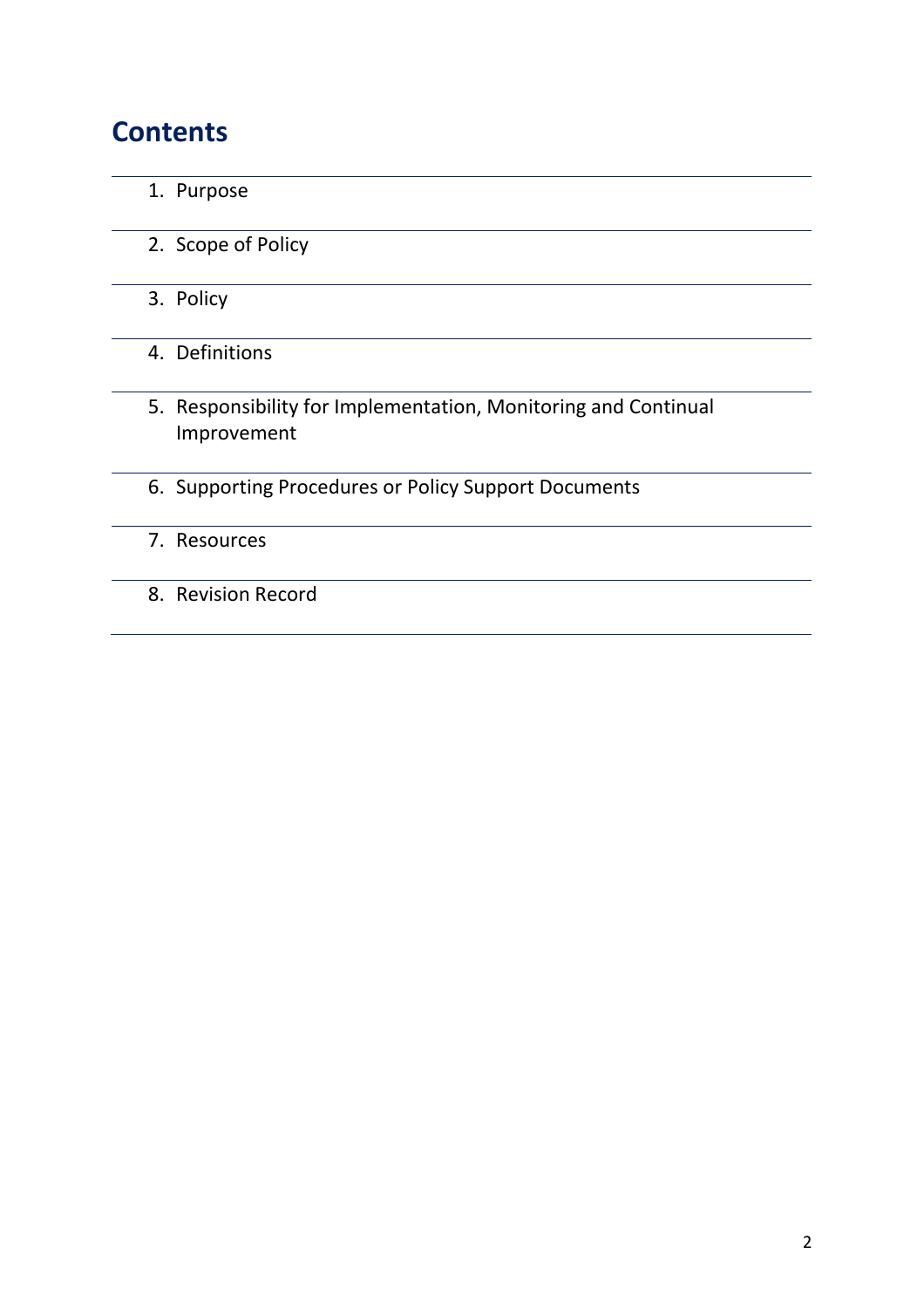#### **1 Purpose**

St Brigid's School is bound by the Australian Privacy Principles contained in the Commonwealth Privacy Act. This Policy sets out the school's expectations with regard to compliance with this Act.

## **2 Scope**

This policy applies to St Brigid's school.

# **3 Policy**

It is the policy of St Brigid's School that:

- 1. The school comply with the provisions of the Commonwealth Privacy Act (as amended)
- 2 The school has a publicly available Privacy Statement which provides information and details to students, parents, employees, contractors and volunteers regarding:
	- the personal information it collects and how it is collected
	- how it uses the personal information provided by others
	- to whom and in what circumstances it discloses personal information
	- how it stores personal information
	- how it manages and treats sensitive information
	- how students, Parents, employees, contractors and volunteers may correct
	- the personal information held about them
	- how it manages consent and access to personal information of students
	- how enquiries and complaints are managed
	- what exemptions apply with regard to any of the above

# **4 Definitions**

**Staff** means staff employed by St Brigid's School. Parents means parents and/or guardians.

**Personal information** means information or an opinion about an identified individual or an individual who is reasonably identifiable whether the information is true or not, and whether the information is recorded in a material form or not. It includes all personal information regardless of its source.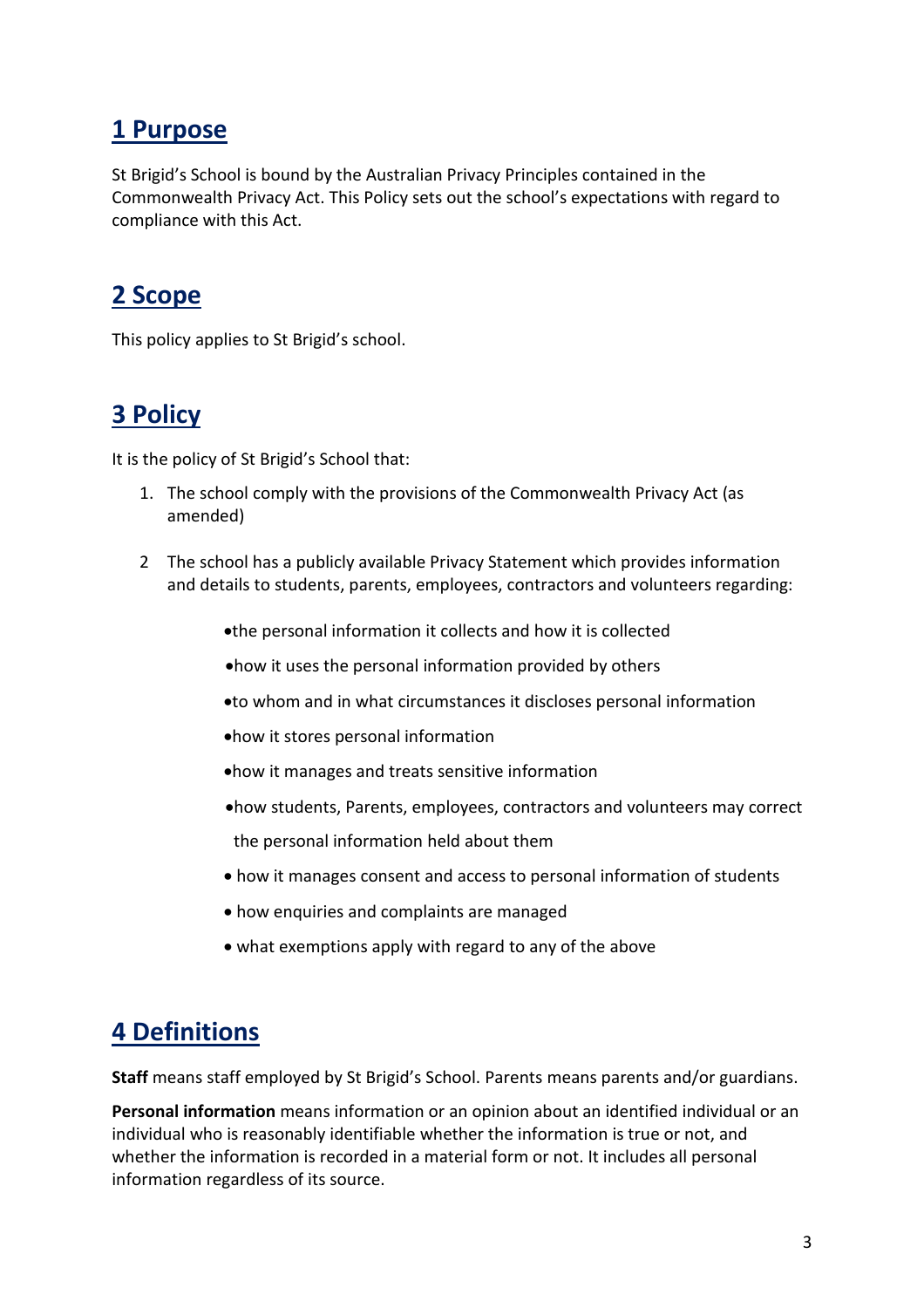**Sensitive information** is a type of personal information that is given extra protection and must be treated with additional care. It includes any information or opinion about an individual's racial or ethnic origin, political opinions, membership of a political association, religious beliefs or affiliations, philosophical beliefs, membership of a professional or trade association, membership of a trade union, sexual orientation or practices, or criminal record. It also includes health information.

# **5 Responsibility for Implementation, Monitoring and**

### **Continual Improvement**

Responsibility for implementation, monitoring and review of the policy is vested at the level appropriate to the following roles:

**Principal School Board** 

# **6 Supporting Procedures or Policy Support Documents**

This Policy is to be read in conjunction with, and is additional to, any other relevant South Australian Commission for Catholic Schools (SACCS), school or CEO policy, procedure or support document. All Staff are required to comply with the provisions of any such documents, including the following:

- SACCS Privacy Procedure
- Catholic Education Office Privacy Policy
- Catholic Schools and Catholic Education Office (Diocese of Adelaide) Privacy Statement
- St Brigid's Privacy Statement

#### **7 Resources**

Privacy Amendment (Enhancing Privacy Protection) Bill 2012

#### https://www.legislation.gov.au/Details/C2012A00197 www.comlaw.gov.au/privacy\_amendments

National Catholic Education Commission and National Council of Independent Schools' Association Privacy Compliance Manual April 2014 http://isca.edu.au/information-for-schools/

Privacy Collection – privacy policy, statements and collection notice templates for schools, privacy information for enrolments, employees, volunteers, contractors, etc